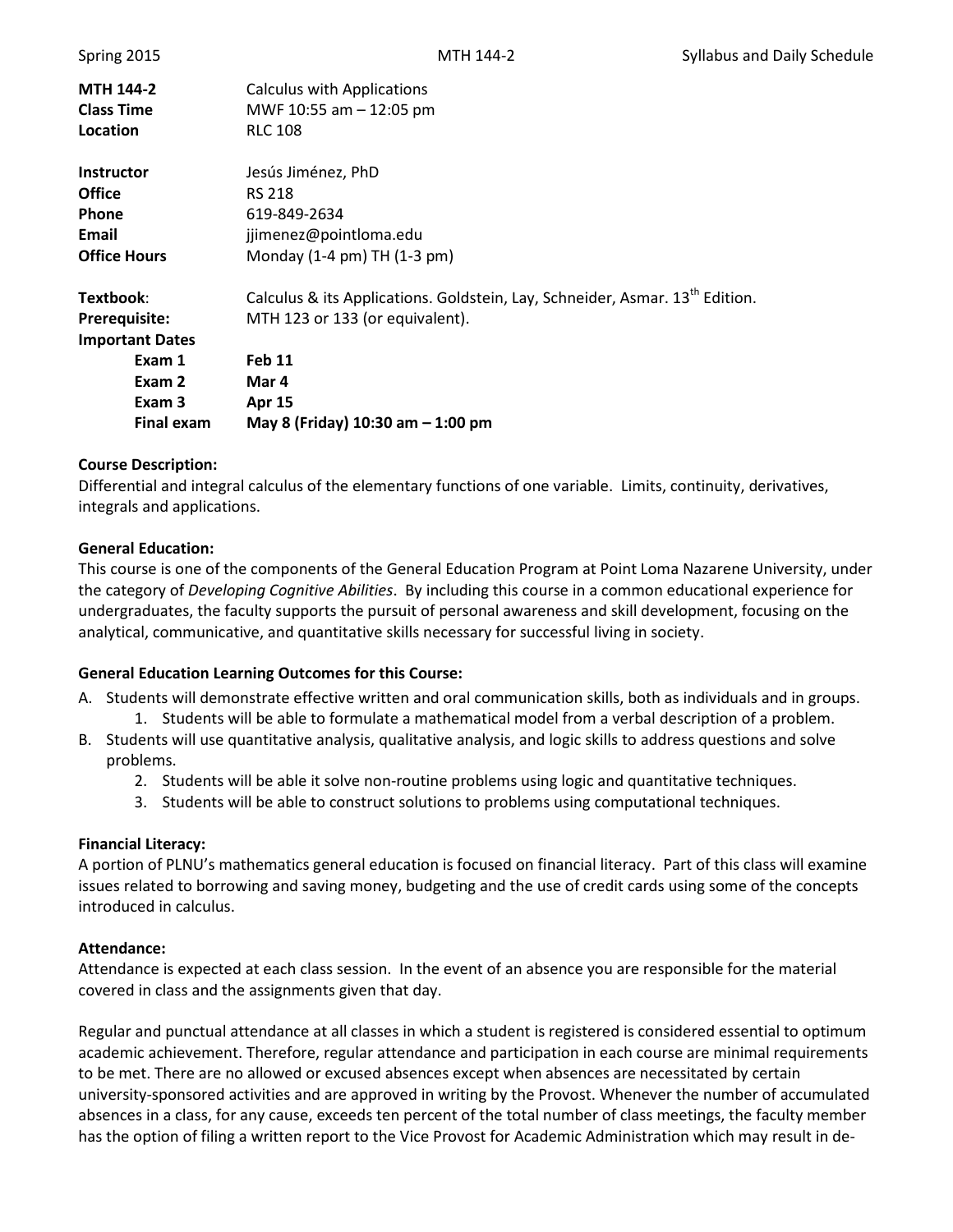enrollment, pending any resolution of the excessive absences between the faculty member and the student…If the date of de-enrollment is past the last date to withdraw from a class, the student will be assigned a grade of W or WF (no grade). There are no refunds for courses where a de-enrollment was processed." (see catalog for full text)

### **Class Enrollment:**

It is the student's responsibility to maintain his/her class schedule. Should the need arise to drop this course (personal emergencies, poor performance, etc.), the student has the responsibility to follow through (provided the drop date meets the stated calendar deadline established by the university), not the instructor. Simply ceasing to attend this course or failing to follow through to arrange for a change of registration (drop/add) may easily result in a grade of F on the official transcript.

#### **Academic Accommodations:**

While all students are expected to meet the minimum academic standards for completion of this course as established by the instructor, students with disabilities may require academic accommodations. At Point Loma Nazarene University, students requesting academic accommodations must file documentation with the Disability Resource Center (DRC), located in the Bond Academic Center. Once the student files documentation, the Disability Resource Center will contact the student's instructors and provide written recommendations for reasonable and appropriate accommodations to meet the individual needs of the student. This policy assists the university in its commitment to full compliance with Section 504 of the Rehabilitation Act of 1973, the Americans with Disabilities (ADA) Act of 1990, and ADA Amendments Act of 2008, all of which prohibit discrimination against students with disabilities and guarantees all qualified students equal access to and benefits of PLNU programs and activities.

Students with learning disabilities who may need accommodations should discuss options with the instructor during the first two weeks of class.

#### **Academic Honesty:**

The Point Loma Nazarene University community holds the highest standards of honesty and integrity in all aspects of university life. Academic honesty and integrity are strong values among faculty and students alike. Any violation of the university's commitment is a serious affront to the very nature of Point Loma's mission and purpose.

Academic dishonesty is the act of presenting information, ideas, and/or concepts as one's own when in reality they are the results of another person's creativity and effort. Such acts include plagiarism, copying of class assignments, and copying or other fraudulent behavior on examinations. For more details on PLNU's policy go to: [http://www.pointloma.edu/experience/academics/catalogs/undergraduate-catalog/point-loma](http://www.pointloma.edu/experience/academics/catalogs/undergraduate-catalog/point-loma-education/academic-policies)[education/academic-policies](http://www.pointloma.edu/experience/academics/catalogs/undergraduate-catalog/point-loma-education/academic-policies)

A student who is caught cheating on any item of work will receive a zero on that item and may receive an "F" for the semester. See the PLNU Catalog for a further explanation of the PLNU procedures for academic dishonesty.

# **Final Exam: Date and Time**

The final exam date and time is set by the university at the beginning of the semester and may not be changed by the instructor. Only in the case that a student is required to take three exams during the same day of finals week is an instructor authorized to change the exam date and time for that particular student.

**Grading:** Grades for the course will be based on homework (25%), three exams (15% each; total of 45 %), and a final exam (30%).

**Homework (25%):** Homework will be assigned every class meeting. A homework assignment is late if it is not received at the start of class on the due date. No late homework will be accepted; however the two lowest homework scores will be dropped. Please be sure that your homework is stapled together and the problems are in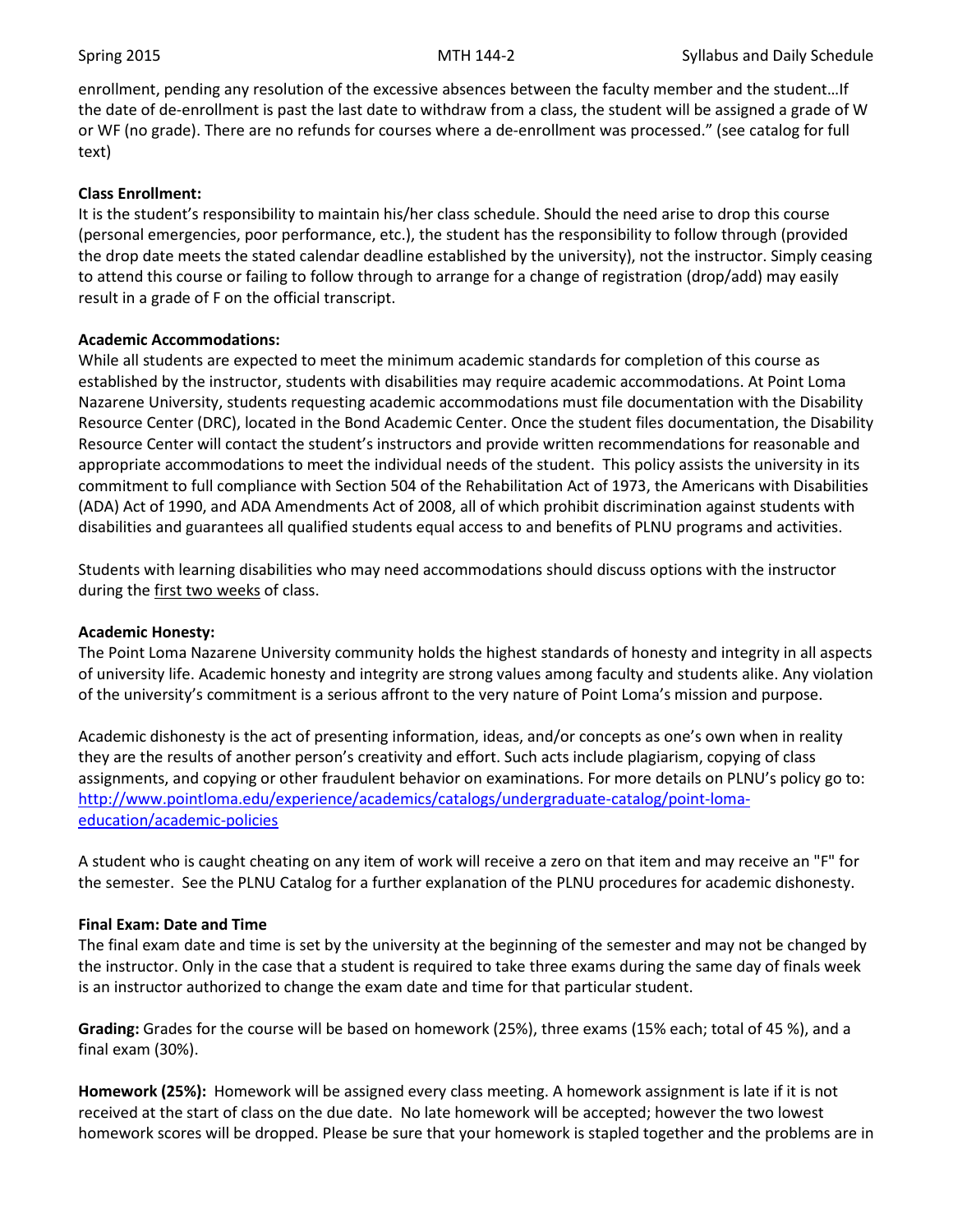order. Homework will be scored on a combination of completeness and correctness. A random selection (the same for all people) of the problems will be graded on any homework assignment.

**Tests (15% each) and Final Exam (30%):** Tests and the Final Exam will include problems and questions over material assigned in the text, readings and handouts, as well as material presented in class.

No examination shall be missed without prior consent by me or a well documented emergency beyond your control. A score of zero will be assigned for an examination that is missed without prior consent or a well documented emergency beyond your control. The examination schedule is included in the daily schedule. I do not intend to accept excuses such as poor communication with parents, benefactors, sport team sponsors and/or travel agents.

### **Final Exam: Date and Time**

The final exam date and time is set by the university at the beginning of the semester and may not be changed by the instructor. Only in the case that a student is required to take three exams during the same day of finals week is an instructor authorized to change the exam date and time for that particular student.

# Please note: **The Final Exam is COMPREHENSIVE. May 8, (Friday) 10:30 a.m. to 1:00 p.m.**

| <b>Grading Scale in Percentages</b> |             |              |              |              |  |
|-------------------------------------|-------------|--------------|--------------|--------------|--|
|                                     |             |              |              |              |  |
|                                     |             | (87.5, 90)   | (77.5, 80)   | (67.5, 70)   |  |
|                                     | [92.5, 100] | [82.5, 87.5] | [72.5, 77.5] | [62.5, 67.5] |  |
|                                     | [90, 92.5]  | [80, 82.5]   | [70, 72.5]   | [60, 62.5]   |  |

**Grading Scale**: Course grades will be assigned according to the following scale:

**Cell Phones:** Turn off any cell phone, pager or things that make noise while you are in class. Also, do not text or work on other classes while in class -to do so is disrespectful to me and your classmates.

**General Advice:** The key to success in this class is to attend lectures regularly and do your homework. You learn mathematics by doing it yourself. You should expect to spend approximately two hours outside of class for every one hour in class working on homework and going over concepts. When doing homework, please note it is normal to not be able to do every problem correct on the first attempt. Do not be discouraged, instead seek help.

# **Sources of Help:**

- 1. Me. If you have questions, ask me. See office hours.
- 2. FREE TUTORING- Math Learning Center, RS-230. Hours are posted on the door.
- 3. Other classmates. Form study groups! Work together!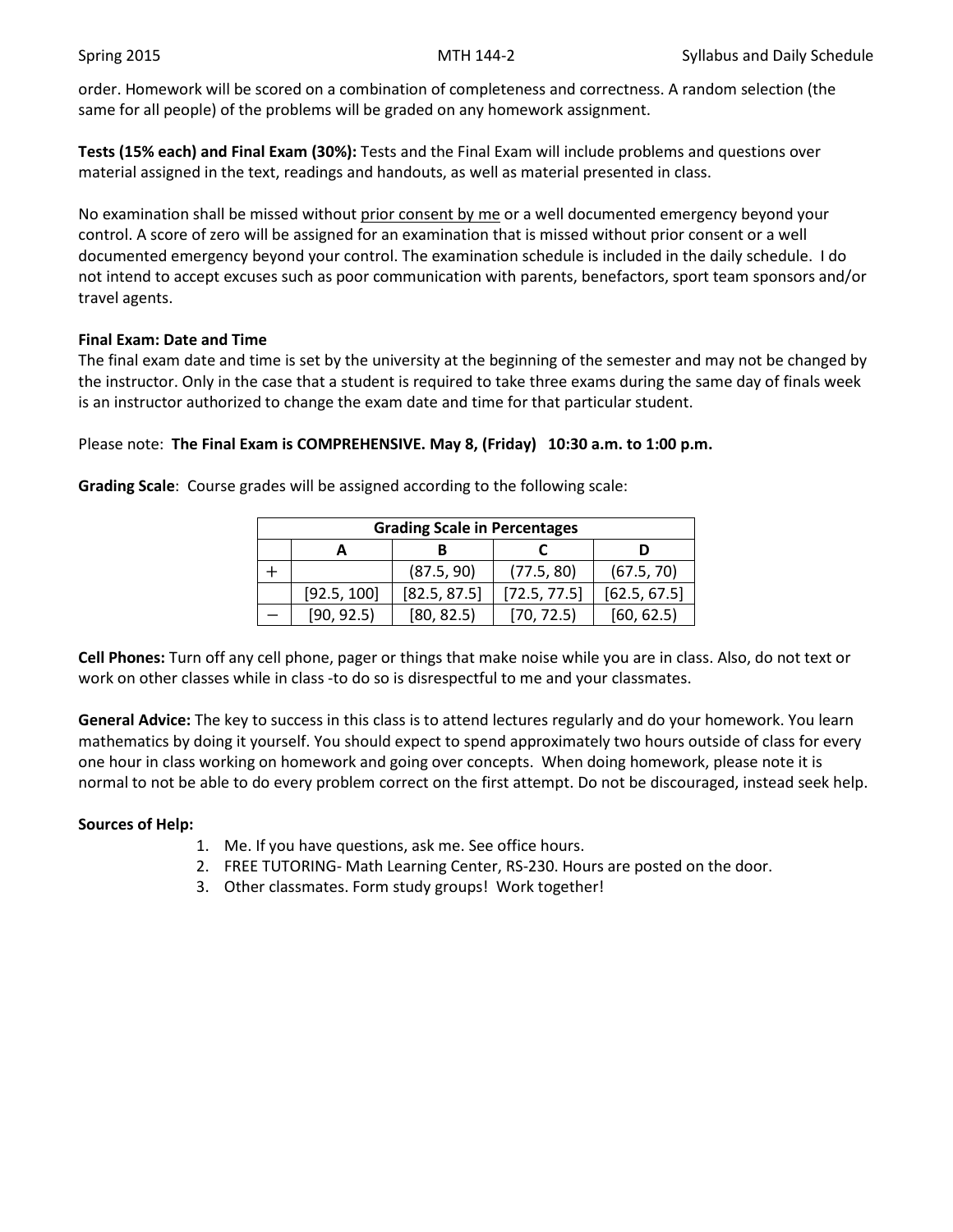# **Tentative Schedule:** While topic order may change- the test dates will not.

|                | Day                 | <b>Date</b>      | <b>Section</b>      |                          |
|----------------|---------------------|------------------|---------------------|--------------------------|
| 1              | Tuesday             | 1/13/15          | Chapter 0           |                          |
| $\overline{2}$ | Wednesday           | 1/14/15          | $1.1$ and $1.2$     |                          |
| 3              | Friday              | 1/16/15          | 1.3 and 1.4         |                          |
| 4              | <b>Monday</b>       | 1/19/15          | <b>MLK</b>          | <b>NO CLASSES</b>        |
| 5              | Wednesday           | 1/21/15          | 1.5 and 1.6         |                          |
| 6              | Friday              | 1/23/15          | 1.7 and 1.8         |                          |
| 7              | Monday              | 1/26/15          | 2.1                 |                          |
| 8              | Wednesday           | 1/28/15          | 2.2 and 2.3         |                          |
| 9              | Friday              | 1/30/15          | 2.5 and 2.6         |                          |
| 10             | Monday              | 2/2/15           | 2.6                 |                          |
| 11             | Wednesday           | 2/4/15           | 2.7                 |                          |
| 12             | Friday              | 2/6/15           | 3.1                 |                          |
| 13             | Monday              | 2/9/15           | Review              |                          |
| 14             | Wednesday           | 2/11/15          | Exam 1              | Chapters: 0, 1, 2.       |
| 15             | Friday              | 2/13/15          | 3.2                 |                          |
| 16             | Monday              | 2/16/15          | 3.3                 |                          |
| 17             | Wednesday           | 2/18/15          | 4.1 and 4.2         |                          |
| 18             | Friday              | 2/20/15          | 4.3 and 4.4         |                          |
| 19             | Monday              | 2/23/15          | 4.4 and 4.5         |                          |
| 20             | Wednesday           | 2/25/15          | 5.1 and 5.2         |                          |
| 21             | Friday              | 2/27/15          | 5.2 and 5.3         |                          |
| 22             | Monday              | 3/2/15           | Review              |                          |
| 23             | Wednesday           | 3/4/15           | Exam 2              | Chapters: 3, 4, 5.1-5.3  |
| 24             | Friday              | 3/6/15           | 5.4                 |                          |
| 25             | <b>Monday</b>       | 3/9/15           | <b>Spring Break</b> | <b>NO CLASSES</b>        |
|                |                     |                  |                     |                          |
| 26             | Wednesday           | 3/11/15          | <b>Spring Break</b> | <b>NO CLASSES</b>        |
| 27             | Friday              | 3/13/15          | <b>Spring Break</b> | <b>NO CLASSES</b>        |
| 28             | Monday              | 3/16/15          | 6.1                 |                          |
| 29             | Wednesday           | 3/18/15          | 6.2                 |                          |
| 30             | Friday              | 3/20/15          | 6.3                 |                          |
| 31             | Monday              | 3/23/15          | 6.3                 |                          |
| 32             | Wednesday           | 3/25/15          | 6.4                 |                          |
| 33             | Friday              | 3/27/15          | 6.5                 |                          |
| 34             | Monday              | 3/30/15          | 8.1 and 8.2         |                          |
| 35             | Wednesday           | 4/1/15           | 8.3 and 8.4         |                          |
| 36             | Friday              | 4/3/15           | <b>Easter Break</b> | <b>NO CLASSES</b>        |
| 37             | Monday              | 4/6/15           | <b>Easter Break</b> | <b>NO CLASSES</b>        |
| 38             | Wednesday           | 4/8/15           | 9.1                 |                          |
| 39             | Friday              | 4/10/15          | 9.2                 |                          |
| 40             | Monday              | 4/13/15          | Review              |                          |
| 41             | Wednesday           | 4/15/15          | Exam 3              | Chapters: 5.4, 6, 8, 9.1 |
| 42             | Friday              | 4/17/15          | 9.2                 |                          |
| 43             | Monday              | 4/20/15          | 9.3                 |                          |
| 44             | Wednesday           | 4/22/15          | 9.4                 |                          |
| 45             | Friday              | 4/24/15          | 11.1                |                          |
| 46             | Monday              | 4/27/15          | 11.2                |                          |
| 47             | Wednesday           | 4/29/15          | 11.3 and 11.5       |                          |
| 48             | Friday              | 5/1/15           | Review              |                          |
| 49             | Monday              | 5/4/15           |                     |                          |
| 50<br>51       | Wednesday<br>Friday | 5/6/15<br>5/8/15 | <b>Final Exam</b>   | 10:30 am - 1:00 pm       |